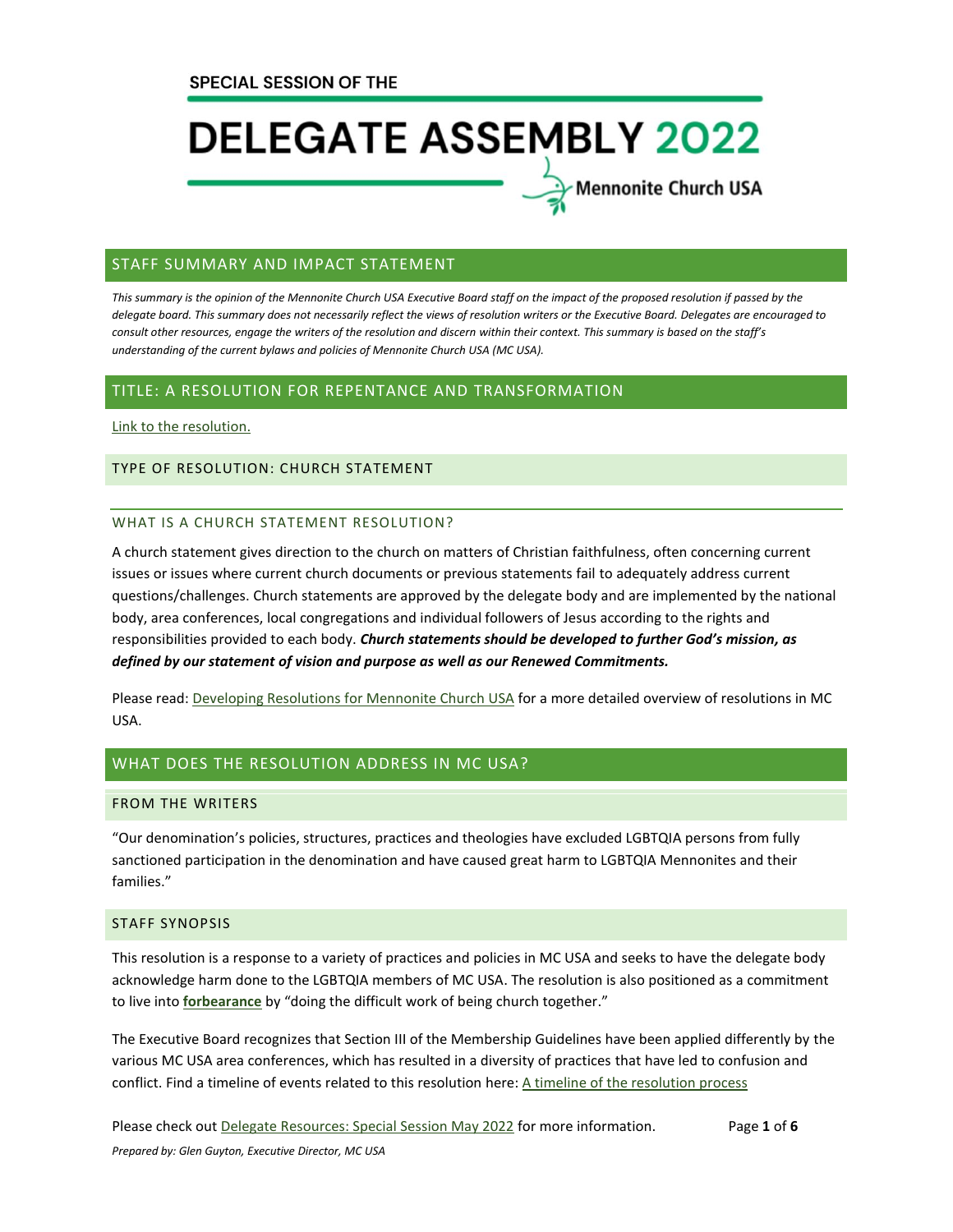Mennonite Church USA

# CURRENT POLICIES OR PROGRAMS RELATED TO THIS CHURCH STATEMENT

- 1. In September 2020, the Executive Board [took action](https://www.mennoniteusa.org/news/processes-advisory-group-report/) on the Membership Guidelines Advisory Group recommendations, which addresses some of the actions requested in this resolution.
- 2. This resolution aligns with the intent of **MC USA's [Renewed Commitments.](https://www.mennoniteusa.org/resource-portal/resource/renewed-commitments-for-mc-usa/)** "God invites us to experience and bear witness to the belovedness of all creation. We yearn to know and share in the mystery of God's unending love. We confess that sin fragments our wholeness and strains our relationships with God, each other and the world. Confronted with the misuses of power in our lives, communities and institutions, we seek to tell the truth and repent. The Holy Spirit beckons us toward the restoration of all things in Christ. God continually calls us beloved."
- 3. Confession of Faith in a Mennonite Perspective, **[Article 6. Creation and Calling of Human Beings:](https://www.mennoniteusa.org/who-are-mennonites/what-we-believe/confession-of-faith/creation-and-calling-of-human-beings/)** *"We believe that human beings were created good, in the image of God. As creatures according to the divine likeness, we have been made stewards to subdue and to care for creation out of reverence and honor for the Creator. As creatures made in the divine image, we have been blessed with the abilities to respond*  faithfully to God, to live in harmony with other human beings, and to engage in meaningful work and *rest."*
- *4.* **[Confession of Faith in a Mennonite Perspective,](https://www.mennoniteusa.org/who-are-mennonites/what-we-believe/confession-of-faith/marriage/) Article 19. Marriage:** *"We believe that God intends marriage to be a covenant between one man and one woman for life. Christian marriage is a mutual relationship in Christ, a covenant made in the context of the church. According to Scripture, right sexual union takes place only within the marriage relationship. Marriage is meant for sexual intimacy, companionship, and the birth and nurture of children."*
- 5. A Shared Understanding of Ministerial Leadership: Polity Manual for Mennonite Church Canada and Mennonite Church USA. Sexuality. "Celibacy is the standard for single persons and a monogamous, heterosexual relationship for married persons, as reflected in Article 19 of our Confession of Faith in a Mennonite Perspective."
- 6. **[Bylaws of Mennonite Church USA, Article III.4.a-b:](https://www.mennoniteusa.org/wp-content/uploads/2020/08/Bylaws-Approved-2021-Delegate-Assembly-July-10.pdf) "**Rights and Privileges. The congregation shall retain or be given certain rights and privileges as a member of the Mennonite Church USA.
	- a. "The congregation shall have the authority to determine the criteria and the responsibility to implement the process for membership of persons joining their congregation, and which shall be done in consultation with their area conference and in consideration of expectations for membership in Mennonite Church USA.
	- b. "The congregation shall retain the right to manage its own affairs, including but not limited to its organization, personnel, program and management of property."

### 7. **[Bylaws of Mennonite Church USA, Article IV.2.a-c](https://www.mennoniteusa.org/wp-content/uploads/2020/08/Bylaws-Approved-2021-Delegate-Assembly-July-10.pdf) & 3c-d**

- 2. "Rights and Privileges*.* Each area conference shall retain or be given certain rights and privileges as a member of the Mennonite Church USA.
	- a. "Each area conference shall have the authority to determine the criteria and responsibility to implement the process for membership of congregations within their area conference, including procedures for withdrawal and dismissal.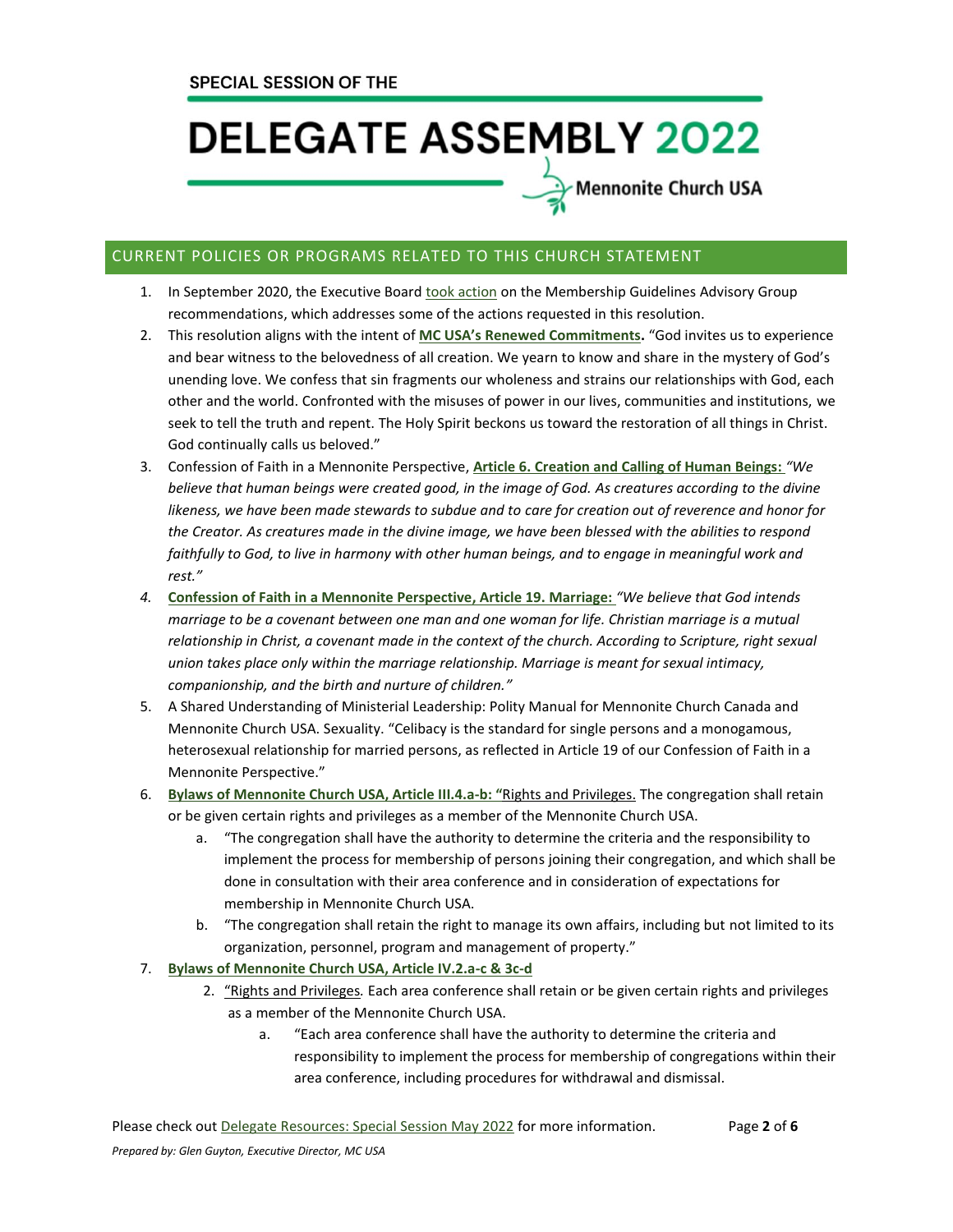Mennonite Church USA

- b. "Each area conference shall retain the right of final decision to manage its own affairs of its organization, personnel, program and management of property.
- c. "Each area conference shall retain the privilege of withdrawing from the Mennonite Church USA, and in so doing shall withdraw all of its member congregations from Mennonite Church USA, provided that a withdrawing area conference shall discharge its financial commitments to Mennonite Church USA as part of such withdrawal.
- 3. "Duties. As a member of the Mennonite Church USA, each area conference shall have a responsibility to be loyal to and support the work of the church. Specifically:
	- c. "Each area conference shall establish provisions and procedures for the credentialing of ministers.
	- d. "Each area conference shall make its own determinations as to membership of congregations, taking into account the common vision, commitments, and membership guidelines of Mennonite Church USA."
- 8. **[Bylaws of Mennonite Church USA, Article VI.1.f:](https://www.mennoniteusa.org/wp-content/uploads/2020/08/Bylaws-Approved-2021-Delegate-Assembly-July-10.pdf) "**Ensure that anti-racist and culturally competent principles are practiced throughout church structures and programs."

| <b>Summary of Actions</b>                                                                                                                                              | Division of MC USA Responsible             | <b>Financial Impact</b>                                                                                                                                                                                         |
|------------------------------------------------------------------------------------------------------------------------------------------------------------------------|--------------------------------------------|-----------------------------------------------------------------------------------------------------------------------------------------------------------------------------------------------------------------|
| 1. There is a general call to<br>confession, truth-telling and<br>repentance.                                                                                          | All members of Mennonite<br>Church USA.    | This action is aspirational. There<br>is no direct financial impact.                                                                                                                                            |
| 2. Rescind Section III of<br>Membership Guidelines.                                                                                                                    | Executive Board staff.<br>Area conference. | There is no direct financial<br>impact in rescinding a section of<br>the Membership Guidelines.                                                                                                                 |
| 3. Executive Board will consult with<br>LGBTQIA leaders to create a<br>constituency group.                                                                             | Executive Board.                           | No details are listed.<br>Constituency groups in MC USA<br>are responsible for their own<br>funding. MC USA EB staff may<br>incur additional meeting costs of<br>\$2,000-\$5,000 annually.                      |
| 4. Provide denominational<br>resources for individuals,<br>congregations, and conferences to<br>engage with repentance and<br>reconciliation in their own<br>contexts. | <b>Executive Board staff.</b>              | Existing resources could be<br>distributed in our system at<br>minimal cost. Programs in MC<br>USA without dedicated staff<br>support may cost \$15,000-<br>\$25,000 annually to have any<br>meaningful impact. |

# ACTIONS PROPOSED IN THE RESOLUTION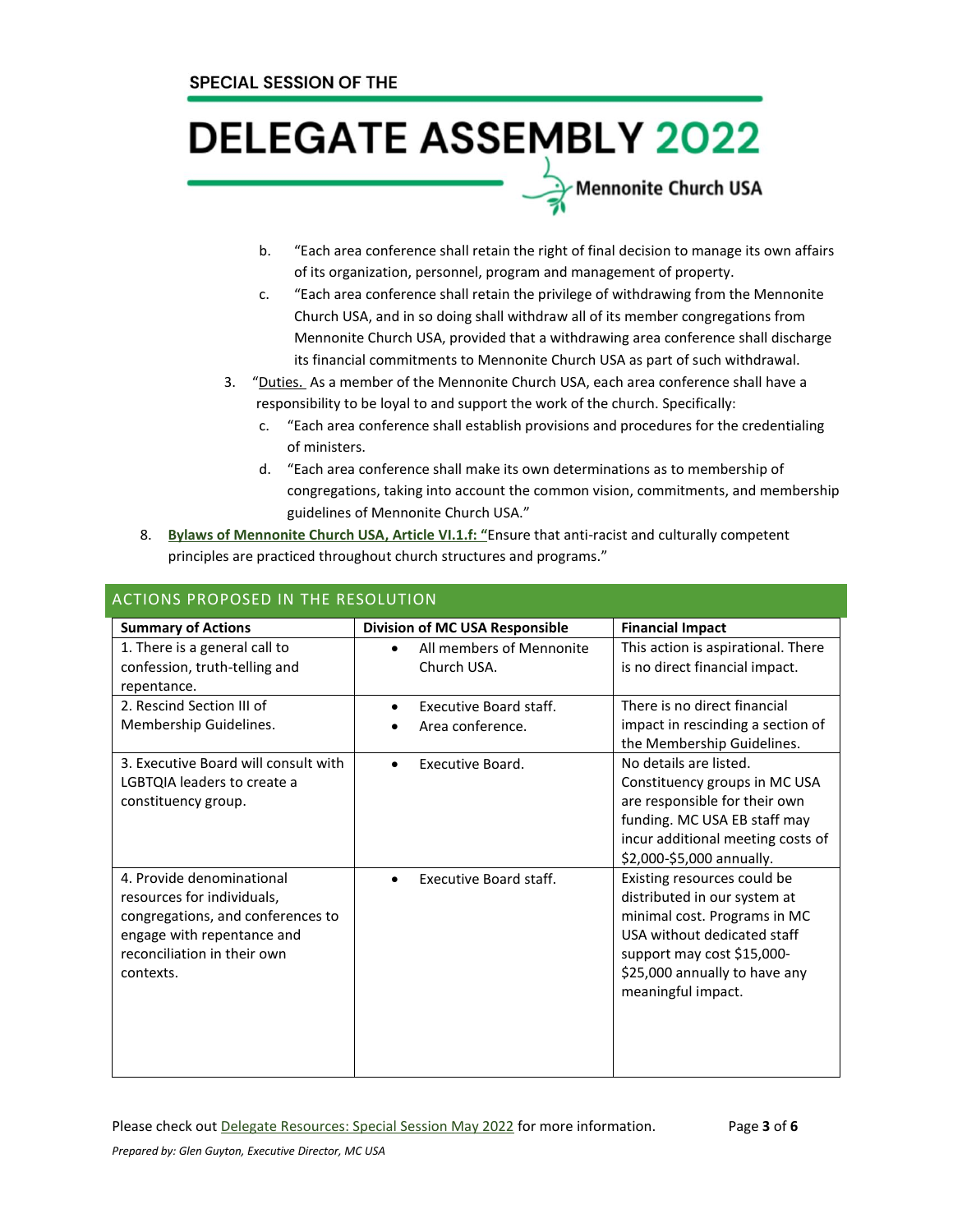# Mennonite Church USA

| 5. Follow the leadership of<br>LGBTQIA Mennonites to provide<br>support and resources for LGBTQIA<br>leaders in the church.                                                                                                                                                                                                                                 | <b>Executive Board staff.</b>                            | Existing resources could be<br>distributed in our system at<br>minimal cost. Programs In MC<br>USA without dedicated staff<br>support may cost \$15,000-<br>\$25,000 annually to have any<br>meaningful impact.    |
|-------------------------------------------------------------------------------------------------------------------------------------------------------------------------------------------------------------------------------------------------------------------------------------------------------------------------------------------------------------|----------------------------------------------------------|--------------------------------------------------------------------------------------------------------------------------------------------------------------------------------------------------------------------|
| 6. Formalize and publicize policies<br>for MC USA's Executive Board,<br>staff, and church-wide program<br>agencies that prohibit the use of<br>sexual orientation, gender identity,<br>or marital status as criteria to<br>restrict a person's full participation<br>in the ministries, activities, roles<br>and committees at the<br>denominational level. | Executive Board staff.<br>$\bullet$<br>Program agencies. | This is already current practice,<br>so there is no additional cost.                                                                                                                                               |
| 7. Embody a theology that honors<br>LGBTQIA people and relationships<br>with all future MC USA theological<br>statements, including, but not<br>limited to, future revisions of The<br>Confession of Faith in a Mennonite<br>Perspective and A Shared<br>Understanding of Ministerial<br>Leadership.                                                        | <b>Executive Board staff.</b>                            | Some aspects of this action are<br>aspirational. In addition, MC USA<br>would need to hold numerous<br>consultations to set clear<br>expections for a theology that<br>honors LGBTQIA people and<br>relationships. |
| 8. When MC USA partners with<br>other denominations or faith<br>groups, its input into the process<br>will advocate for this theology.                                                                                                                                                                                                                      | <b>Executive Board staff.</b><br>$\bullet$               | This action is not defined well<br>enough to attribute a cost.                                                                                                                                                     |

# ADDITIONAL NOTES CONCERNING IMPACT

# PROCESS FOR A RESOLUTION FOR REPENTANCE AND TRANSFORMATION

MC USA delegates will determine if this resolution will be discussed and voted on at the Special Session of the Delegate Assembly.

The first delegate vote related to this resolution will ask MC USA delegates whether they will process and vote on "A Resolution for Repentance and Transformation" at this Special Session of the Delegate Assembly.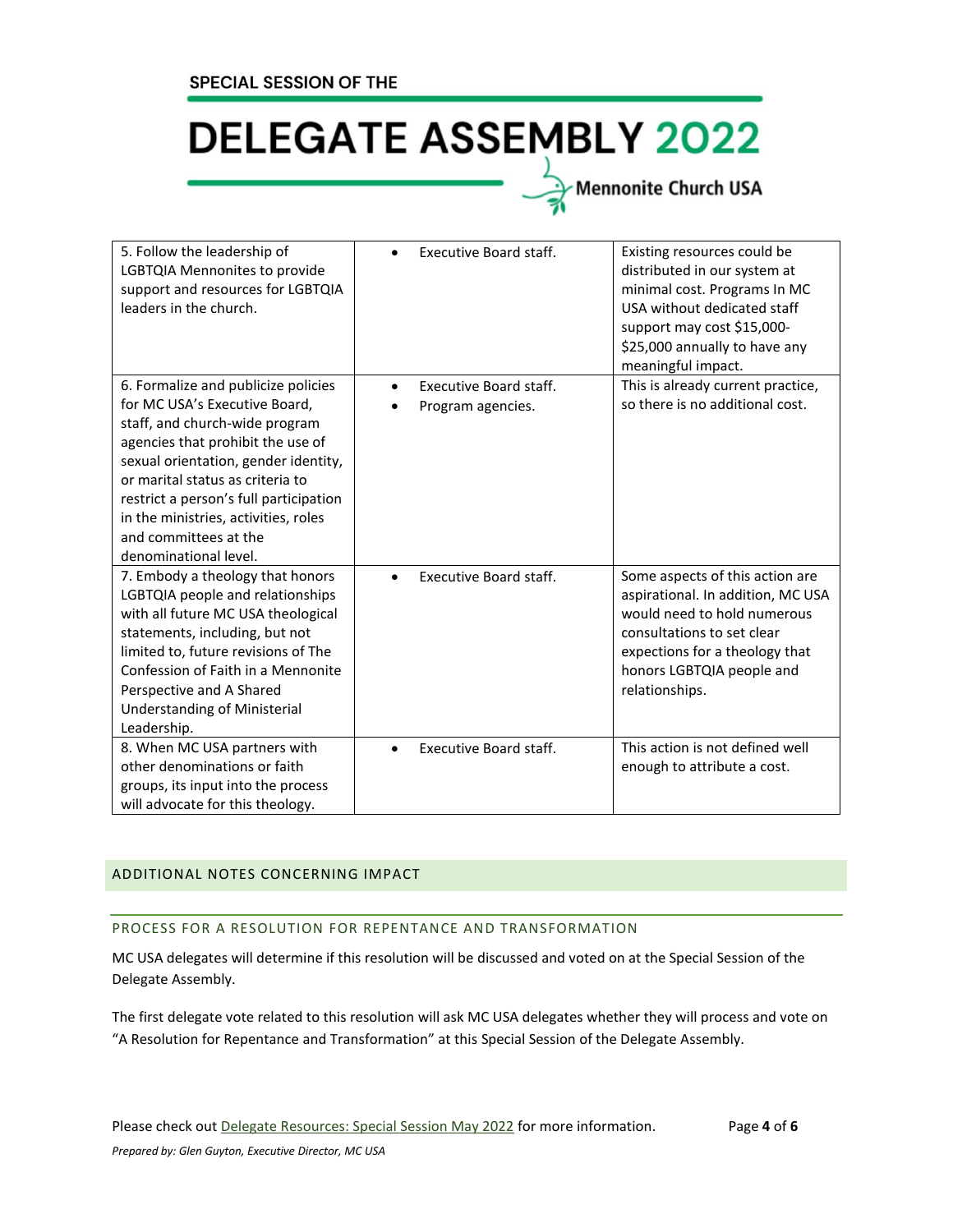- Regarding "A Resolution for Repentance and Transformation," delegates will be asked to choose one of the following options:
	- $\circ$  I choose to add the "Repentance and Transformation" resolution to the agenda of this meeting for delegates to discuss and vote on.

Mennonite Church USA

- o I choose not to add the "Repentance and Transformation" resolution to the agenda of this meeting.
- o I abstain.

Full details are available at: **Delegate process for May 2022 Special Session of the Delegate [Assembly.](https://www.mennoniteusa.org/wp-content/uploads/2021/12/Process-Outline-for-the-Special-Delegate-Assembly-2022_FINAL_12_6.pdf)**

### MC USA EXECUTIVE BOARD STAFF

The Executive Board of MC USA has directed the staff to address many of the actions requested in the resolution. Please read: [Mennonite Church USA Executive Board processes Membership Guidelines Advisory Group report](https://www.mennoniteusa.org/news/processes-advisory-group-report/)

Action #3. The action calls for the Executive Board to consult with LGBTQIA leaders to create a constituency group. This action would be stronger with a change in the Bylaws of Mennonite Church USA, **[Article IX.2.e.](https://www.mennoniteusa.org/wp-content/uploads/2020/08/Bylaws-Approved-2021-Delegate-Assembly-July-10.pdf)** The bylaws grant the power to form constituency groups to the Executive Board and not to the Delegate Assembly: "The Executive Board may, in its discretion, identify new constituency groups and determine the number of representatives therefrom to the Constituency Leaders Council." It is not clear how this action impacts the "discretion" the Executive Board has moving forward or the number of representatives appointed to CLC.

Action #7. MC USA currently has no plans to create a new Confession of Faith.

Our polity manual, A Shared Understanding of Ministerial Leadership, is a joint document shared with Mennonite Church Canada and cannot be unilaterally changed by Mennonite Church USA.

Action #8. Staff would need more clarity to understand how to execute these actions. As written, the actions are more aspirational than substantive.

### MC USA PROGRAM AGENCIES

Action #5. While hiring policies vary by agency, no program agency, nor the Executive Board staff restricts employment based on sexual orientation, gender identity or marital status. Currently, any member in good standing in an area conference can serve in MC USA. Agencies may also hire people who are not members of MC USA. Each agency is different and may be subject to different state and national employment laws.